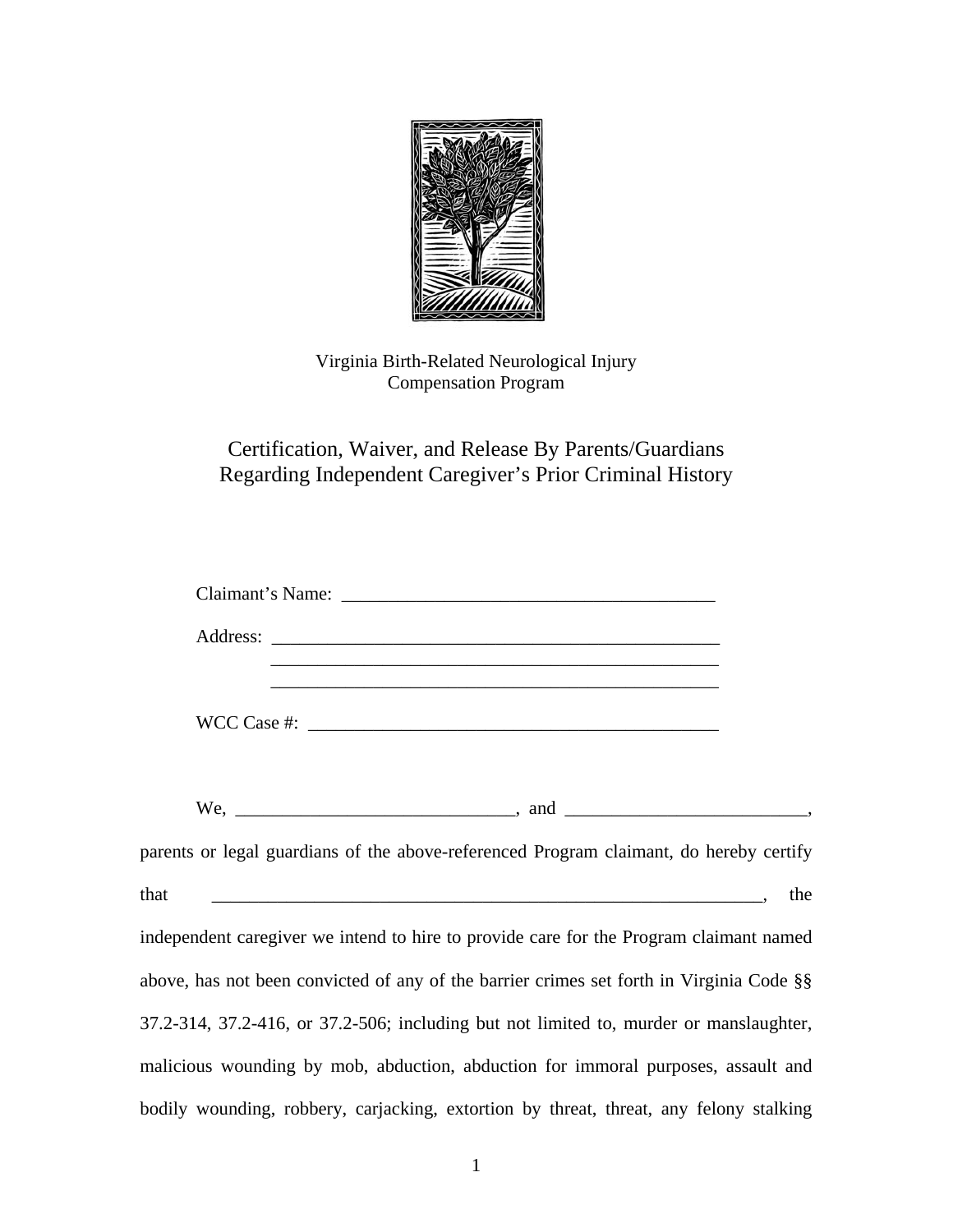violation, sexual assault, arson, burglary, any felony violation related to the distribution of drugs, drive-by shooting, use of a machine gun in a crime of violence, aggressive use of a machine gun, use of a sawed-off shotgun in a crime of violence, pandering, crimes against nature involving children, taking indecent liberties with children, abuse or neglect of children, failure to secure medical attention for an injured child, obscenity offenses, possession of child pornography, electronic facilitation of pornography, incest, abuse or neglect of an incapacitated adult, employing or permitting a minor to assist in an act constituting an offense under Article 5, Chapter 8, of Title 18.2 of the Code of Virginia, delivery of drugs to prisoners, escape from jail, felonies by prisoners as set forth in Virginia Code § 53.1-203 or an equivalent offense in another State, any felony violation related to possession of drugs pursuant to Article I, Chapter 7, of Title 18.2 of the Code of Virginia within five years prior to the application for employment, or any felony violation related to possession of drugs pursuant to Article I, Chapter 7, of Title 18.2 of the Code of Virginia for which he or she continues to be on probation or parole or has failed to pay court costs.

We hereby further certify that we have personal knowledge of the basis for our certification, whether by obtaining a criminal history records check and sex offender search result from the Virginia State Police, or by other means. We acknowledge that the Program will not reimburse us for any hours worked by an independent caregiver for which the certification regarding the prior criminal record of the independent caregiver we hired for the claimant's care has not been provided to the Program.

We expressly acknowledge that the Virginia Birth-Related Neurological Injury Compensation Program, its Board, officers, agents, and employees (hereinafter the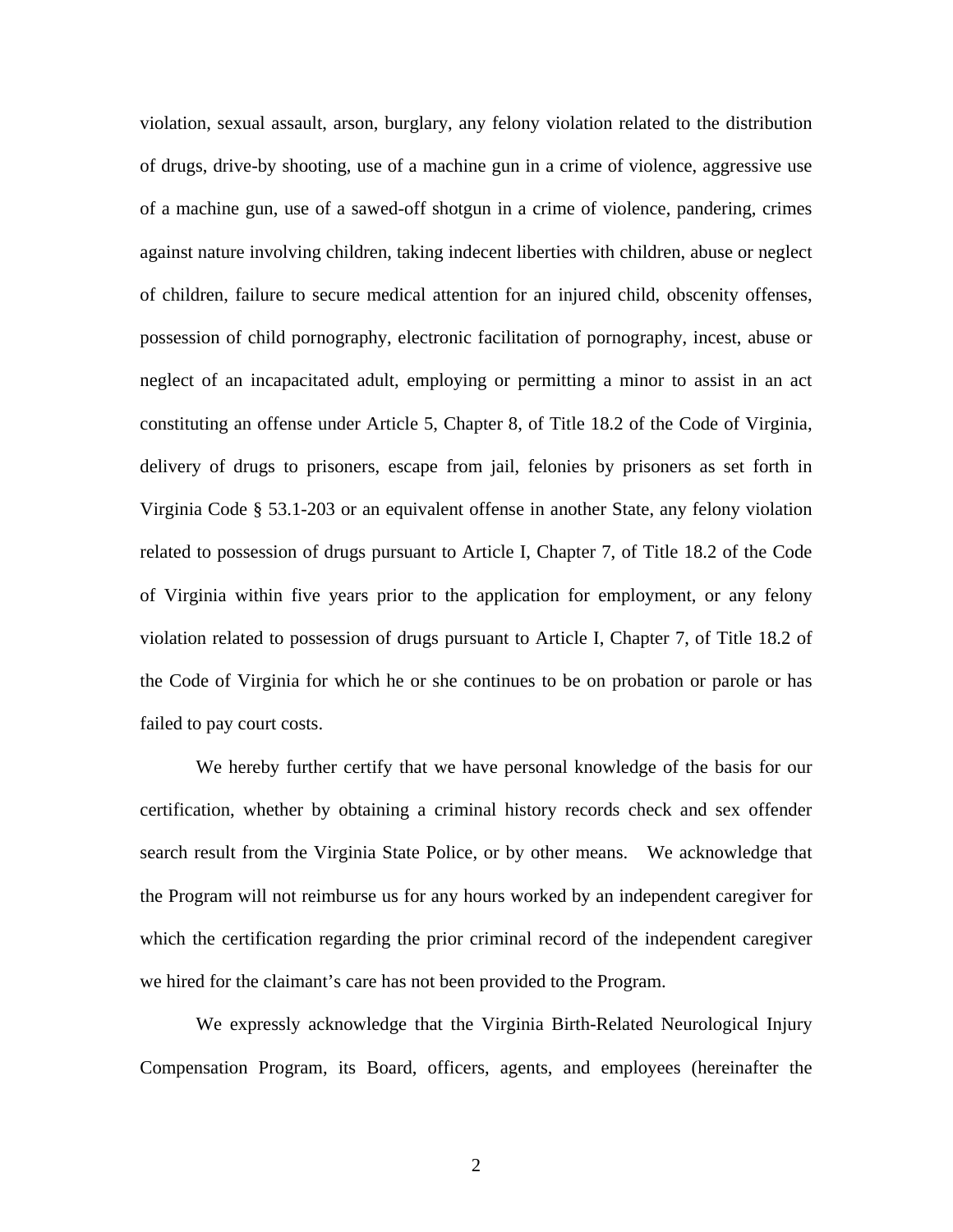"Releasees") have made no representations regarding any criminal history of the independent caregiver or of the risks of having an independent caregiver provide the admitted claimant's care and/or transportation, or of having an independent caregiver operate any equipment, without knowing such information, or despite such information. We expressly acknowledge that the Releasees are not responsible for informing us of any such information/risks.

By affixing our signatures hereto, we further do hereby release, waive, forever discharge, and covenant not to sue the Releasees from and against any and all liability for any harm, injury, damage, claims, demands, actions, causes of action, costs, and expenses of any nature that we may have or that may hereafter accrue to us, arising out of or related to any loss, damage, or injury, including but not limited to suffering, disability, psychological injury, and death, that may be sustained by us or the admitted claimant, as a result of our failure to obtain complete information regarding the independent caregiver's criminal history.

 We expressly intend that this release and hold harmless agreement shall bind all members of our family, including each spouse, if we are alive, and each estate, the executors, administrators, heirs, next of kin, successors, assigns, and personal representative(s), if either one of us is, or both of us are, deceased. We also expressly intend that this release and hold harmless agreement shall bind the admitted claimant, if he/she is alive, and his/her executors, administrators, heirs, next of kin, successors, assigns, and personal representative(s), if he/she is deceased. We expressly intend that this agreement shall be deemed as a Release, Waiver, Discharge, and Covenant Not to Sue the above-named Releasees.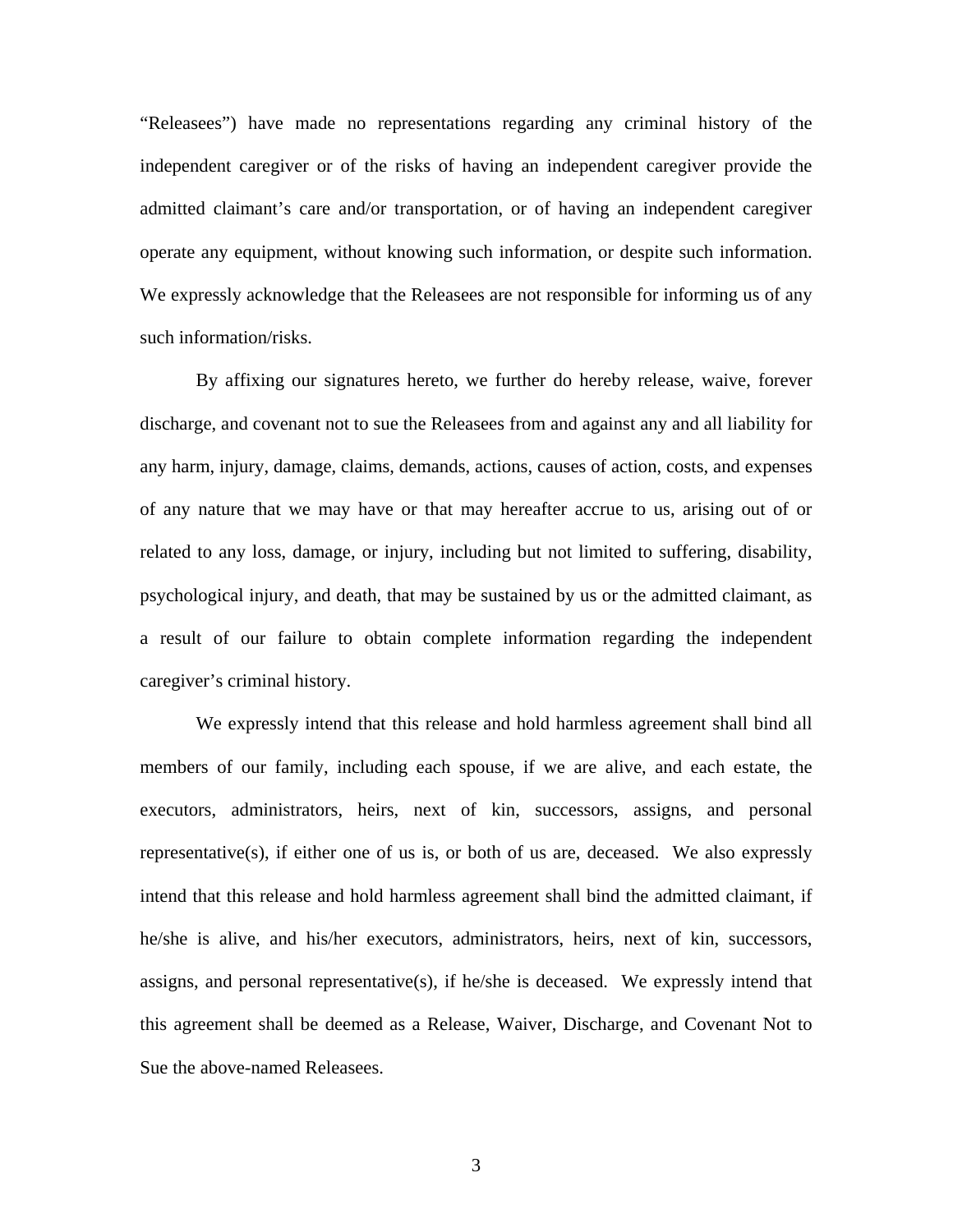In signing this Release, we acknowledge and represent that we have fully and thoroughly informed ourselves of the content of the foregoing waiver of liability and hold harmless agreement by reading it and consulting with independent legal counsel, if we chose to do so, before signing it. We also understand that we sign this document as our own free acts and deeds and that no oral representations, statements, or inducements, apart from the foregoing written statements, have been made. We further state that we are at least eighteen (18) years of age, not under the influence of any alcohol, drug, medication, or illegal substance, and fully competent to sign this agreement. We execute this Release for full, adequate, and complete consideration fully intending to be bound by the same.

 We further agree that this Release shall be construed in accordance with the laws of the Commonwealth of Virginia. If any term or provision of this Release shall be held to be illegal, unenforceable, or in conflict with any law governing this Release, the validity of the remaining portions shall not be affected thereby. Moreover, this Release shall be construed broadly to provide a release and waiver to the maximum extent permissible under applicable law. If any dispute arises from the interpretation and/or application of this Release, the proper venue for adjudicating the dispute shall be the courts of the Commonwealth of Virginia. Nothing in this Release shall constitute any waiver or limitation upon the sovereign immunity afforded the Commonwealth and its agents.

We execute this Certification, Waiver, and Release this \_\_\_\_ day of  $, 2008.$ 

4